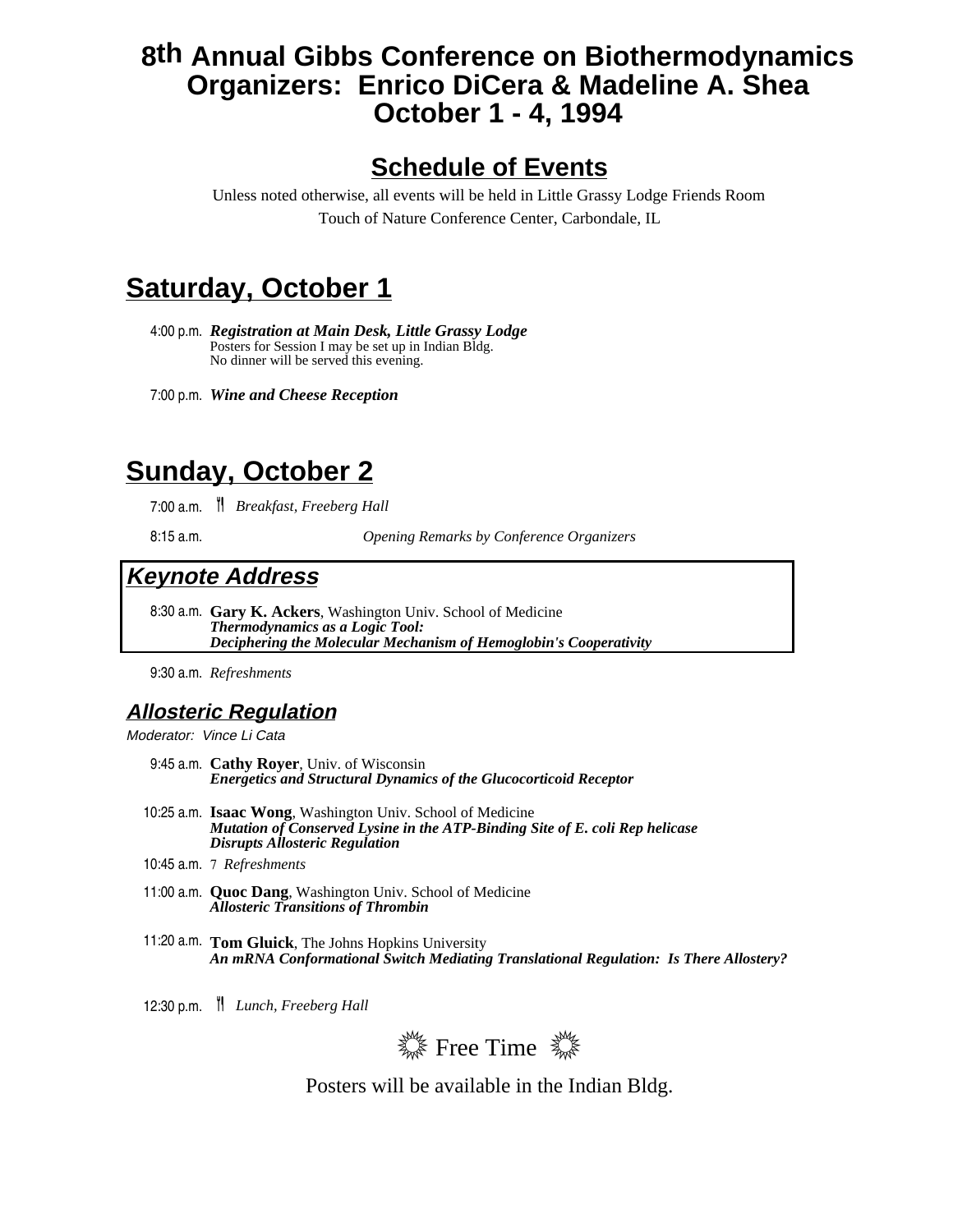#### **Molecular Recognition**

Moderator: Bertrand García-Moreno E.

- 3:00 p.m. **Wayne Bolen**, U. of Texas Medical Branch at Galveston *Energy Management by an Enzyme During Catalysis*
- 3:40 p.m. **Susan Green**, The Johns Hopkins School of Medicine *A dimeric form of staphylococcal nuclease resulting from deletion of six amino acids*
- 4:00 p.m. 7 *Refreshments*
- 4:15 p.m. **Clare Woodward**, Univ. of Minnesota *Partially Folded and Compact Denatured States of BPTI*
- 4:55 p.m. **Ross Reedstrom**, Univ. of Wisconsin *In vitro differences between wild-type Trp repressor & super-repressor AV77: Linkage of protein folding & repressor action*
- 5:15 p.m. **Ed Lattman**, The Johns Hopkins School of Medicine *Unfolding studies of an N-terminal fragment of staphylococcal nuclease*

6:30 p.m. <sup>1</sup> Dinner, Freeberg Hall **(BUFFALO TRO)** 

8:00 p.m. Meeting of the Nominating Committee

**Poster Session I Indian Building 8:00 - 10:00 p.m. Refreshments Served**

# **Monday, October 3**

7:00 a.m. <sup>7</sup> *Breakfast, Freeberg Hall* Posters for Session II may be set up in Indian Bldg.

#### **Keynote Address**

8:30 a.m. **Kathleen S. Matthews**, Rice University *Allostery & Subunit Assembly in the Lactose Repressor*

9:30 a.m. *Refreshments*

#### **Nucleic Acid Interactions**

Moderator: Marilyn Ferrari

- 9:45 a.m. **Tim Lohman**, Washington Univ. School of Medicine *Thermodynamics of E. coli SSB - ssDNA Interactions*
- 10:25 a.m. **Brad Chaires**, Univ. of Mississippi Medical Center *Analysis of drug-DNA binding isotherms: Reconsidering neighbor exclusion models*
- 10:55 a.m. *Refreshments*
- 11:10 a.m. **Diane Frank**, Univ. of Wisconsin *Context dependence of interactions in lac repressor-operator complexes*
- 11:30 a.m. **Michael D. Brenowitz**, Albert Einstein College of Medicine *Quantitative Footprinting of Protein-DNA Interactions*

12:30 p.m. ≥ *Lunch, Freeberg Hall*

 $\frac{1}{2}$  Free Time  $\frac{1}{2}$ Posters will be available in the Indian Bldg.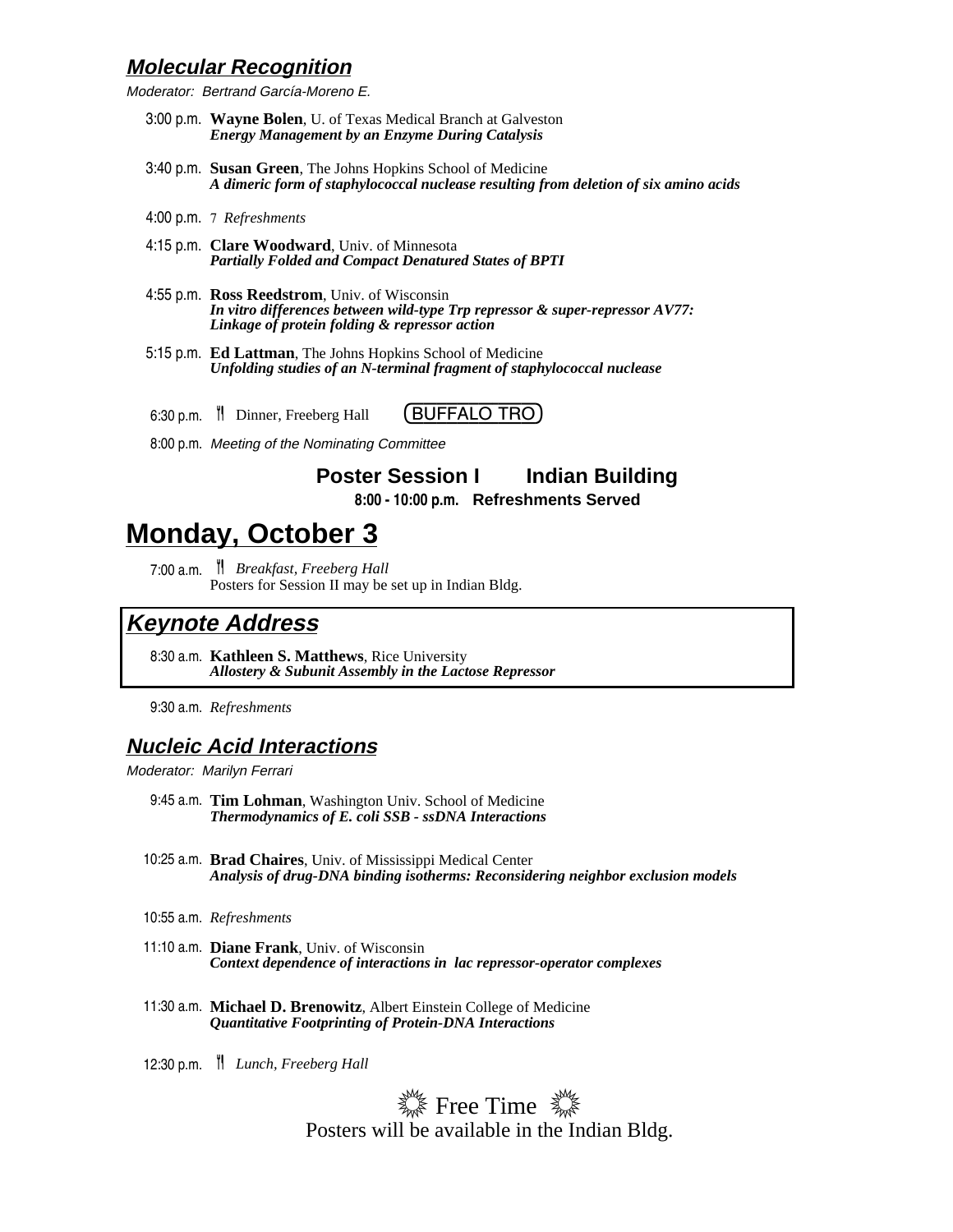#### **Experimental Design & Analysis**

Moderator: Marty Straume

- 3:00 p.m. **Susan Pedigo**, Univ. of Iowa College of Medicine *Energetics of Ca2+ Binding to Calmodulin*
- 3:20 p.m. **Cing-Yuen Wong**, Univ. of Mississippi *Biosynthetic Incorporation of Tryptophan Analogs into Staphylococcal Nuclease A*
- 3:40 p.m. 7 *Refreshments*
- 4:00 p.m. **Martin Straume**, Univ. of Virginia *Estimating Uncertainty in Model Descriptions of Experimental Data*
- 4:30 p.m. **Michael L. Johnson**, Univ. of Virginia *Analysis of Experimental Data That DO NOT Meet Least-Squares Criteria*

5:00 p.m. **Group Discussion of Nonlinear Least Squares Analysis**

- 6:00 p.m. ≥*Dinner, Freeburg Hall*
- 7:30 p.m. Business Meeting

#### **Poster Session II Indian Building**

**8:00 - 10:00 p.m. Refreshments Served**

## **Tuesday, October 4**

7:00 a.m. ≥ *Breakfast, Freeberg Hall*

#### **Protein Folding**

Moderator: Mike Hodsdon

- 9:00 a.m. **Ken Dill**, Univ. of Calif. San Francisco *Conformational Searching and the Kinetics of Protein Folding*
- 9:40 a.m. **Liskin Swint**, Univ. of Iowa College of Medicine *Hydrogen Bonds and the pH Dependence of Ovomucoid Third Domain Stability*
- 10:00 a.m. 7 *Refreshments*
- 10:20 a.m. **Neville Kallenbach**, New York University <sup>α</sup>*-Helix Stabilizing and Capping Interactions Studies in Synthetic Model Peptides*
- 11:00 a.m. **Hue Sun Chan**, Univ. of California San Francisco *Solvation: Effects of Molecular Size and Shape*
- 11:20 a.m. **George Rose**, The Johns Hopkins School of Medicine *Helix Capping Motifs and Their Role in Helix Formation*
- 12:00 p.m. *Closing Remarks*
- 12:30 p.m. Check out at Little Grassy Lodge by this time. Baggage may be stored in Indian Building.
- 12:30 p.m. <sup>|</sup> *Lunch, Freeberg Hall*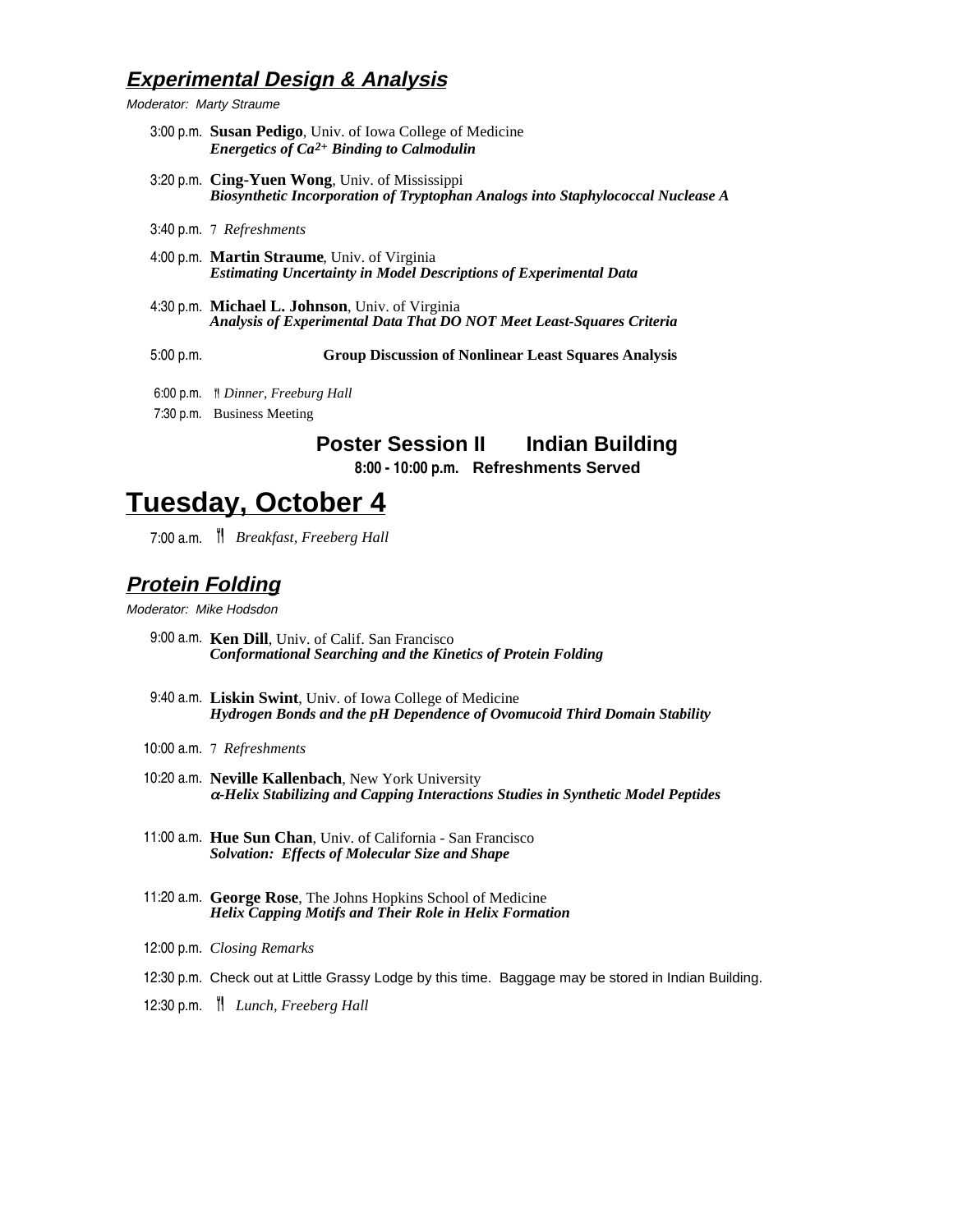## 8th Gibbs Conference on Biothermodynamics

October 1 - 4, 1994

Poster Presentations on Sunday, Oct. 2

## **Protein Folding**

- Thermophilic proteins, protein stability and evolution. **W. J. Becktel**.
- Temperature and pressure induced unfolding of a mutant of staphylococcal nuclease A. **M. R. Eftink & G. D. Ramsay.**

Intestinal fatty-acid binding protein: Effect of bound ligand on backbone amide exchange rates. **M. E. Hodsdon, J. J. Toner & D. P. Cistola.**

- Entropy of hydrogen bonding in proteins. **K. P. Murphy**.
- Hydrogen bonding in proteins: A model compound study. **S. Habermann & K. Murphy.**
- The effect of chloride ions on protein stability: Implications for GuHCl denaturation studies.
- **P. L. Wintrode, G. I. Makhatadze & P. L. Privalov.**
- CheY thermostability and self-assocation.
- **G. T. DeKoster, A. D. Robertson, A. M. Stock, J. B. Stock & J. C. Hansen**.
- Hydrogen bonding and the pH dependence of protein stability. **A. D. Robertson, L. Swint, W. Schaller & P. M. Bowers.**
- The pressure denatured state of staphylococcal nuclease. **K. J. Frye & C. A. Royer.**
- Kinetics of pressure unfolding of staphylococcal nuclease. **G. J. A. Vidugiris & C. A. Royer.**
- Stability and interactions of recombinant fragments of troponin C. **R. S. Fredricksen & C. A. Swenson.**
- Development of a multi-dimensional CD-fluorescence spectrophotometer with a titration accessory: Application to the guanidinium induced unfolding of apomyoglobin and mutants of staphylococcal nuclease.

**G. D. Ramsay, R. Ionescu, & M. R. Eftink**.

- What makes protein folding cooperative? **S. Bromberg & K. A. Dill**
- NMR structural characterization of partially folded species of BPTI analogs. **E. Barbar & C. Woodward**.
- Effects of Sucrose on the Internal Dynamics of Ribonuclease A. **A. Wang, A. Robertson, and W. Bolen.**
- Calorimetric Study of Denaturation Thermodynamics of Staphylococcal Nuclease in Guanidine Hydrochloride. **D. Liu, M. Yang, and W. Bolen.**
- An intermediate state in the denaturation of staphylococcal nuclease mutants. **J. H. Carra, E. A. Anderson & P. L. Privalov.**
- Contribution of hydrogen bonding to protein stability. **G. I. Makhatadze & P. L. Privalov.**
- From local secondary interaction to non-local tertiary interaction in a protein.
	- **H. Qian & S. I. Chan**
- Structural Characterization of a Single Disulfide Derivative of Bovine  $\alpha$  -Lactalbumin. **V. Hilser and E. Freire.**
- Thermodynamic Characterization of a Folding Intermediate of Staphylococcal Nuclease P117G Variant. **D. Xie, R. Fox, and E. Freire**.
- Packing density profiles of protein molecules. **G. Privalov and E. Freire.**
- Thermodynamic Characterization of the Thermal Stability and Ligand Interactions of the Aspartic Proteinase Endothiapepsin. **J. Gómez and E. Freire.**

### **Molecular Recognition**

Tight binding affinity of a monoclonal antibody for the T-cell receptor CD4 determined from the thermodynamic linkage to protons.

**M. L. Doyle, T. D. Sokoloski, P. R. Dal Monte, & G. Louie**.

- Molecular recognition of Mg<sup>2+</sup> by proteins and nucleic acids. **D. J. Williams, M. Nayal & E. Di Cera**.
- Studies of the pH dependence of ligand binding to TRP aporepressor from Escherichia coli. **M. Kavanoor, D. Hu, & M. R. Eftink.**
- Investigation of the requirements for a general base-catalyzed mechanism. **T. Baird, Jr. , S. McGee, & C. A. Fierke.**
- Model of lactose repressor core based on alignment with sugar binding proteins is concordant with genetic and chemical data. **J. C. Nichols, N. K. Vyas, F. A. Quiocho & K. S. Matthews.**
- Structural Energetics of Molecular Recognition: Endothiapepsin/Pepstatin A Binding. **J. Gómez and E. Freire**.